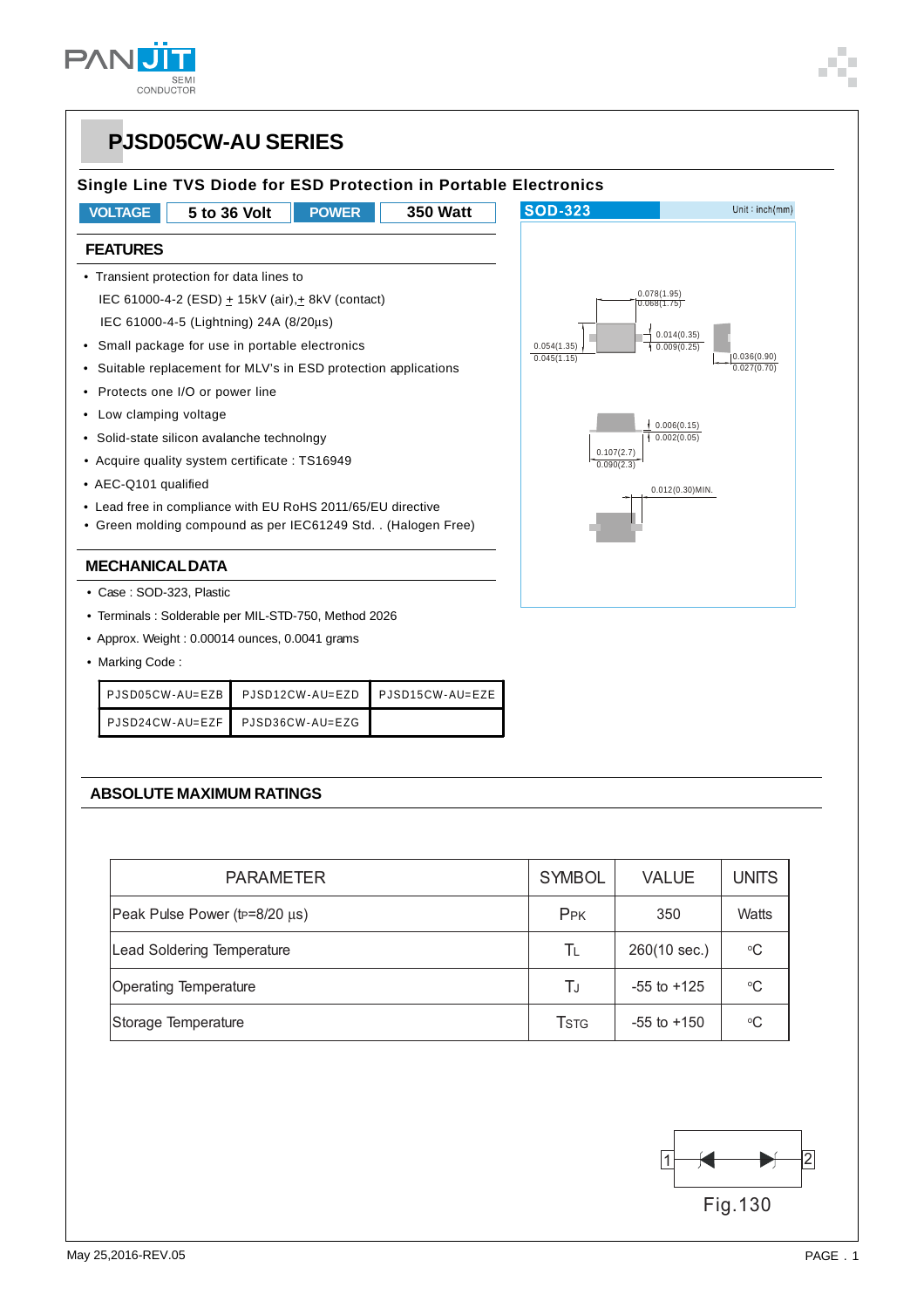

#### **ELECTRICAL CHARACTERISTICS**

| PJSD05CW-AU               |                                  |                                                         |                          |                          |              |             |
|---------------------------|----------------------------------|---------------------------------------------------------|--------------------------|--------------------------|--------------|-------------|
| Parameter                 | Symbol                           | Conditions                                              | Min.                     | Typical                  | Max.         | Units       |
| Reverse Stand-Off Voltage | $V_{RWM}$                        |                                                         | ä,                       |                          | 5            | V           |
| Reverse Breakdown Voltage | $\mathsf{V}_{\mathsf{BR}}$       | $I_{1}$ =1mA                                            | 6.37                     | $\blacksquare$           | 7.04         | V           |
| Reverse Leakage Current   | $\mathsf{L}_{\mathsf{R}}$        | $V_{RWM}$ =5V, T=25°C                                   | L,                       |                          | 5            | μA          |
| <b>Clamping Voltage</b>   | $\mathsf{V}_{\mathsf{c}}$        | $I_{\text{pp}} = 5A, t_{\text{p}} = 8/20 \mu s$         | ÷                        | $\blacksquare$           | 9.8          | V           |
| <b>Clamping Voltage</b>   | $\mathsf{V}_{\mathsf{c}}$        | $I_{pp}$ =24A, t<br>$=8/20 \mu s$                       | $\overline{a}$           | ÷,                       | 14.5         | V           |
| Junction Capacitance      | $\mathsf{C}\xspace_{\mathsf{J}}$ | $V_R = 0V$ , f=1MHz                                     | $\overline{a}$           | ÷,                       | 200          | pF          |
| PJSD12CW-AU               |                                  |                                                         |                          |                          |              |             |
| Parameter                 | Symbol                           | Conditions                                              | Min.                     | <b>Typical</b>           | Max.         | Units       |
| Reverse Stand-Off Voltage | $V_{RWM}$                        |                                                         | ä,                       |                          | 12           | V           |
| Reverse Breakdown Voltage | $V_{BR}$                         | $l_{1}$ =1mA                                            | 13.3                     | J.                       | 14.7         | V           |
| Reverse Leakage Current   | $\mathsf{I}_R$                   | $V_{RWM}$ =12V, T=25°C                                  | L,                       | ä,                       | $\mathbf{1}$ | μA          |
| <b>Clamping Voltage</b>   | $\mathsf{V}_{\mathsf{c}}$        | $I_{\text{pp}} = 5A, t_{\text{p}} = 8/20 \mu s$         | $\blacksquare$           | ä,                       | 19           | V           |
| <b>Clamping Voltage</b>   | $\mathsf{V}_{\mathsf{C}}$        | $I_{pp}$ =15A, t<br>$=8/20 \mu s$                       | $\overline{\phantom{a}}$ | $\overline{\phantom{a}}$ | 24           | V           |
| Junction Capacitance      | $\mathsf{C}\xspace_{\mathsf{J}}$ | $V_R = 0V$ , f=1MHz                                     | $\overline{a}$           |                          | 100          | pF          |
| PJSD15CW-AU               |                                  |                                                         |                          |                          |              |             |
| Parameter                 | Symbol                           | Conditions                                              | Min.                     | <b>Typical</b>           | Max.         | Units       |
| Reverse Stand-Off Voltage | $V_{RWM}$                        |                                                         | ÷,                       | ÷,                       | 15           | V           |
| Reverse Breakdown Voltage | $V_{BR}$                         | $I_{1}$ =1mA                                            | 16.72                    | $\blacksquare$           | 18.48        | V           |
| Reverse Leakage Current   | $\mathsf{L}_{\mathsf{R}}$        | $V_{RWM}$ =15V, T=25°C                                  | $\blacksquare$           | $\overline{\phantom{a}}$ | $\mathbf{1}$ | μA          |
| <b>Clamping Voltage</b>   | $\mathsf{V}_{\mathsf{c}}$        | $I_{\text{pp}} = 5A, t_{\text{p}} = 8/20 \mu s$         | $\overline{\phantom{a}}$ | ÷,                       | 24           | V           |
| <b>Clamping Voltage</b>   | $\mathsf{V}_{\mathsf{c}}$        | $I_{pp}$ =10A, t<br>$=8/20 \mu s$                       | $\blacksquare$           | ÷.                       | 29           | $\vee$      |
| Junction Capacitance      | $C_{j}$                          | $V_R = 0V$ , f=1MHz                                     | ÷,                       | ä,                       | 75           | pF          |
| PJSD24CW-AU               |                                  |                                                         |                          |                          |              |             |
| Parameter                 | Symbol                           | Conditions                                              | Min.                     | <b>Typical</b>           | Max.         | Units       |
| Reverse Stand-Off Voltage | $V_{RWM}$                        |                                                         | ÷,                       | L,                       | 24           | V           |
| Reverse Breakdown Voltage | $\rm V_{\rm BR}$                 | $I_t$ =1mA                                              | 26.6                     | $\blacksquare$           | 29.4         | $\mathsf V$ |
| Reverse Leakage Current   | $\mathsf{I}_{\mathsf{R}}$        | $V_{RWM} = 24V$ , T=25°C                                | ÷                        | $\blacksquare$           | $\mathbf{1}$ | μA          |
| Clamping Voltage          | $\mathsf{V}_{\mathsf{c}}$        | $I_{\text{pp}} = 1 \text{A}, t_{\text{p}} = 8/20 \mu s$ | $\overline{\phantom{a}}$ | $\blacksquare$           | 36           | V           |
| <b>Clamping Voltage</b>   | $\mathsf{V}_{\mathsf{c}}$        | $I_{\text{pp}} = 4A, t_{\text{p}} = 8/20 \mu s$         | $\overline{\phantom{a}}$ | ÷,                       | 42           | V           |
| Junction Capacitance      | $\mathbf{C}_\mathsf{J}$          | $V_R = 0V$ , f=1MHz                                     | $\overline{\phantom{a}}$ | $\blacksquare$           | 50           | pF          |
| PJSD36CW-AU               |                                  |                                                         |                          |                          |              |             |
| Parameter                 | Symbol                           | Conditions                                              | Min.                     | <b>Typical</b>           | Max.         | Units       |
| Reverse Stand-Off Voltage | $\mathsf{V}_{\mathsf{RWM}}$      |                                                         | ä,                       | ÷,                       | 36           | V           |
| Reverse Breakdown Voltage | $\mathsf{V}_{\mathsf{BR}}$       | $l_{\uparrow}$ =1mA                                     | 40.57                    | $\Box$                   | 44.84        | V           |
| Reverse Leakage Current   | $\mathsf{L}_{\mathsf{R}}$        | $V_{RWM} = 36V$ , T=25°C                                | $\overline{\phantom{a}}$ | $\blacksquare$           | $\mathbf{1}$ | μA          |
| <b>Clamping Voltage</b>   | $\mathsf{V}_{\mathsf{c}}$        | $I_{\text{pp}} = 1 \text{A}, t_{\text{p}} = 8/20 \mu s$ | ä,                       | ÷,                       | 58           | V           |
| Clamping Voltage          | $\mathsf{V}_{\mathsf{c}}$        | $I_{\text{pp}} = 3A, t_{\text{p}} = 8/20 \mu s$         | $\blacksquare$           | $\blacksquare$           | 71           | V           |
| Junction Capacitance      | $\mathbf{C}_\mathsf{J}$          | $V_R = 0V$ , f=1MHz                                     | $\blacksquare$           | ÷,                       | 45           | pF          |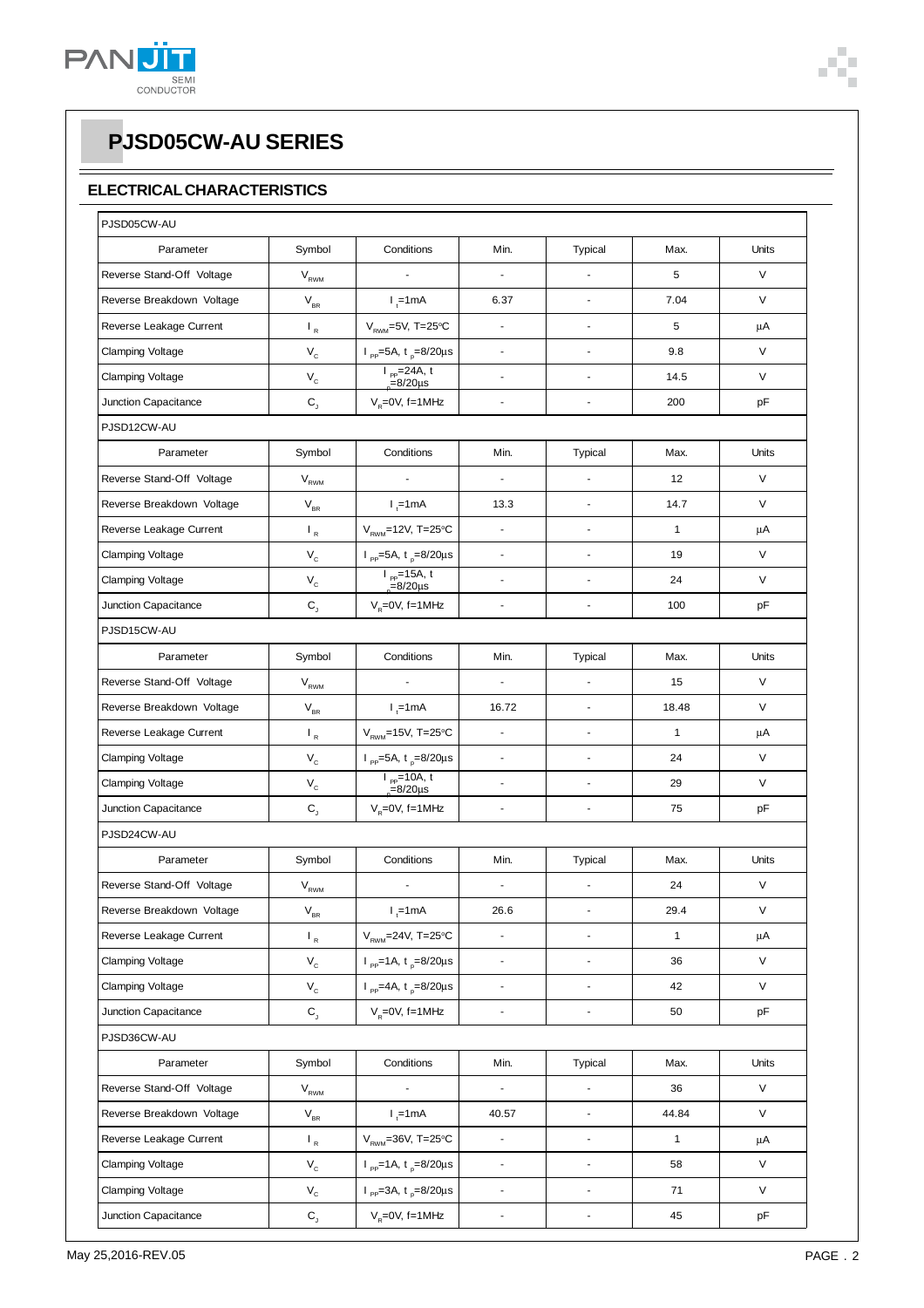

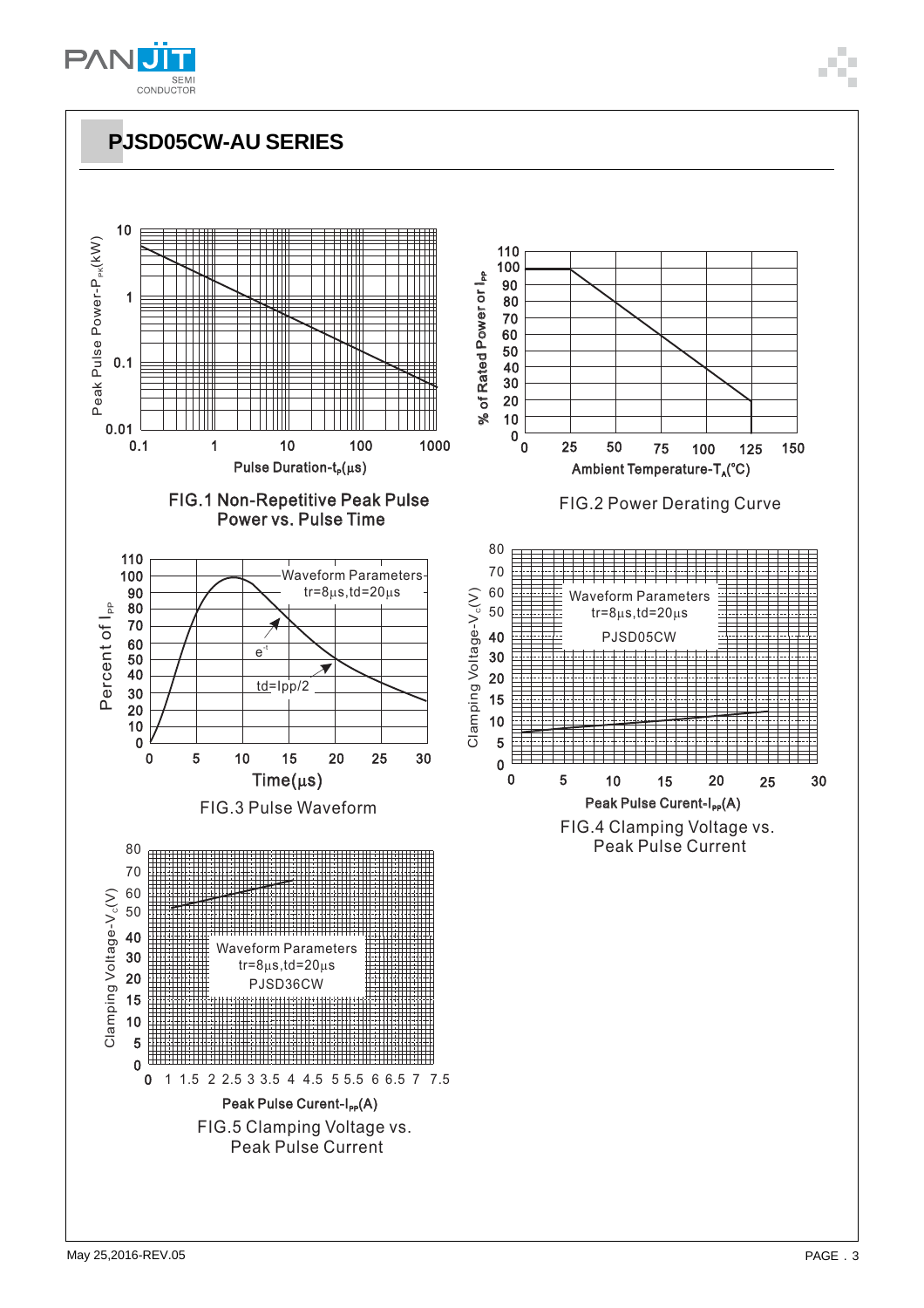



#### **ORDER INFORMATION**

• Packing information

T/R - 12K per 13" plastic Reel

T/R - 5K per 7" plastic Reel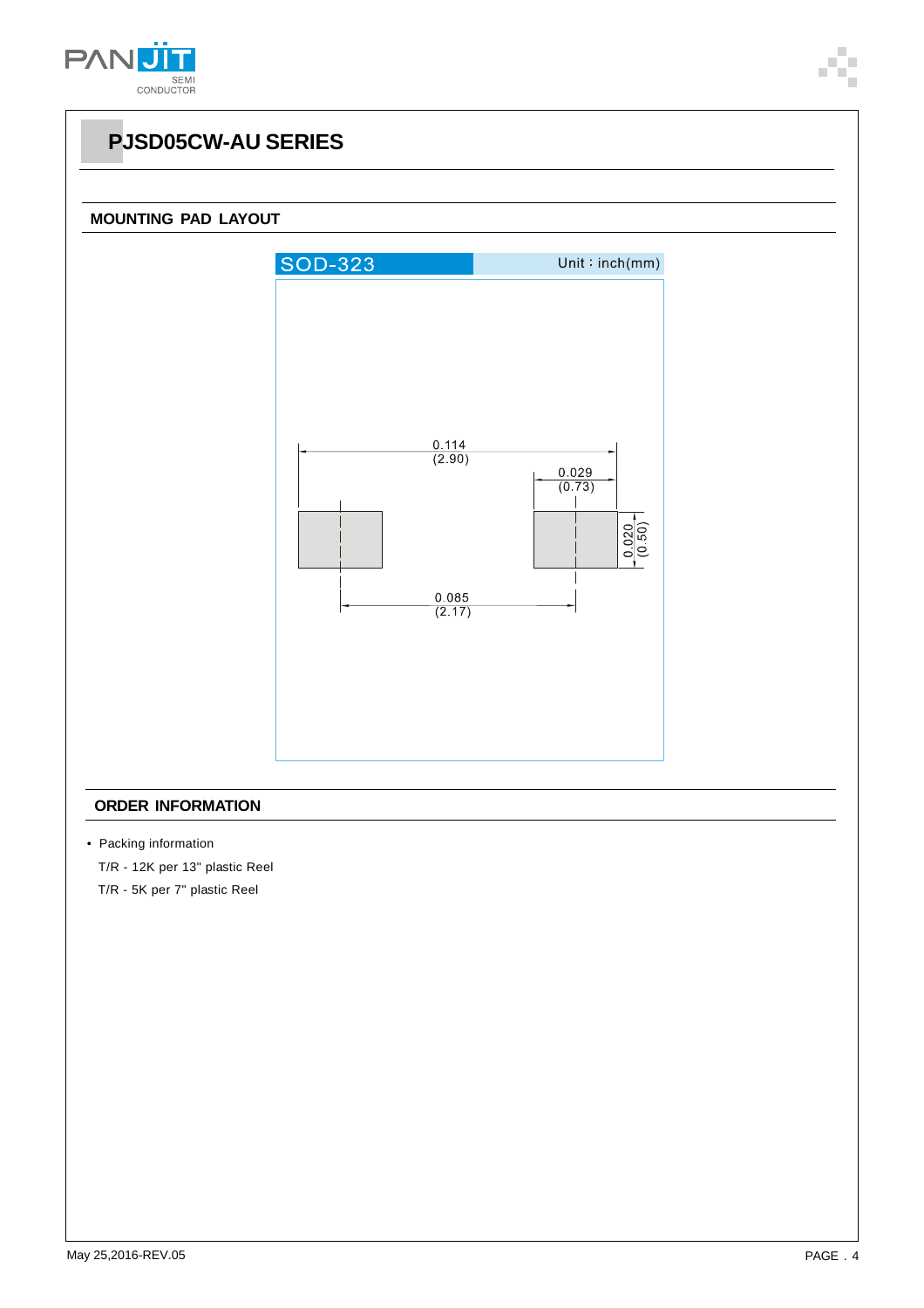

### **Part No\_packing code\_Version**

PJSD05CW-AU\_R1\_000A1 PJSD05CW-AU\_R2\_000A1

### **For example :**

**RB500V-40\_R2\_00001 Part No.**

т

**Berial number Version code means HF**

**Packing size code means 13"**

**Packing type means T/R**

| <b>Packing Code XX</b>                         |                      |                                            |             | <b>Version Code XXXXX</b>                            |          |                                       |  |
|------------------------------------------------|----------------------|--------------------------------------------|-------------|------------------------------------------------------|----------|---------------------------------------|--|
| <b>Packing type</b>                            | 1 <sup>st</sup> Code | <b>Packing size code</b>                   |             | 2 <sup>nd</sup> Code HF or RoHS 1 <sup>st</sup> Code |          | 2 <sup>nd</sup> ~5 <sup>th</sup> Code |  |
| <b>Tape and Ammunition Box</b><br>(T/B)        | A                    | N/A                                        | 0           | <b>HF</b>                                            | $\bf{0}$ | serial number                         |  |
| <b>Tape and Reel</b><br>(T/R)                  | R                    | 7"                                         |             | <b>RoHS</b>                                          | 1        | serial number                         |  |
| <b>Bulk Packing</b><br>(B/P)                   | В                    | 13"                                        | $\mathbf 2$ |                                                      |          |                                       |  |
| <b>Tube Packing</b><br>(T/P)                   |                      | 26 <sub>mm</sub>                           | $\mathbf x$ |                                                      |          |                                       |  |
| <b>Tape and Reel (Right Oriented)</b><br>(TRR) | S                    | 52mm                                       | Υ           |                                                      |          |                                       |  |
| <b>Tape and Reel (Left Oriented)</b><br>(TRL)  |                      | <b>PANASERT T/B CATHODE UP</b><br>(PBCU)   | U           |                                                      |          |                                       |  |
| <b>FORMING</b>                                 | F                    | <b>PANASERT T/B CATHODE DOWN</b><br>(PBCD) | D           |                                                      |          |                                       |  |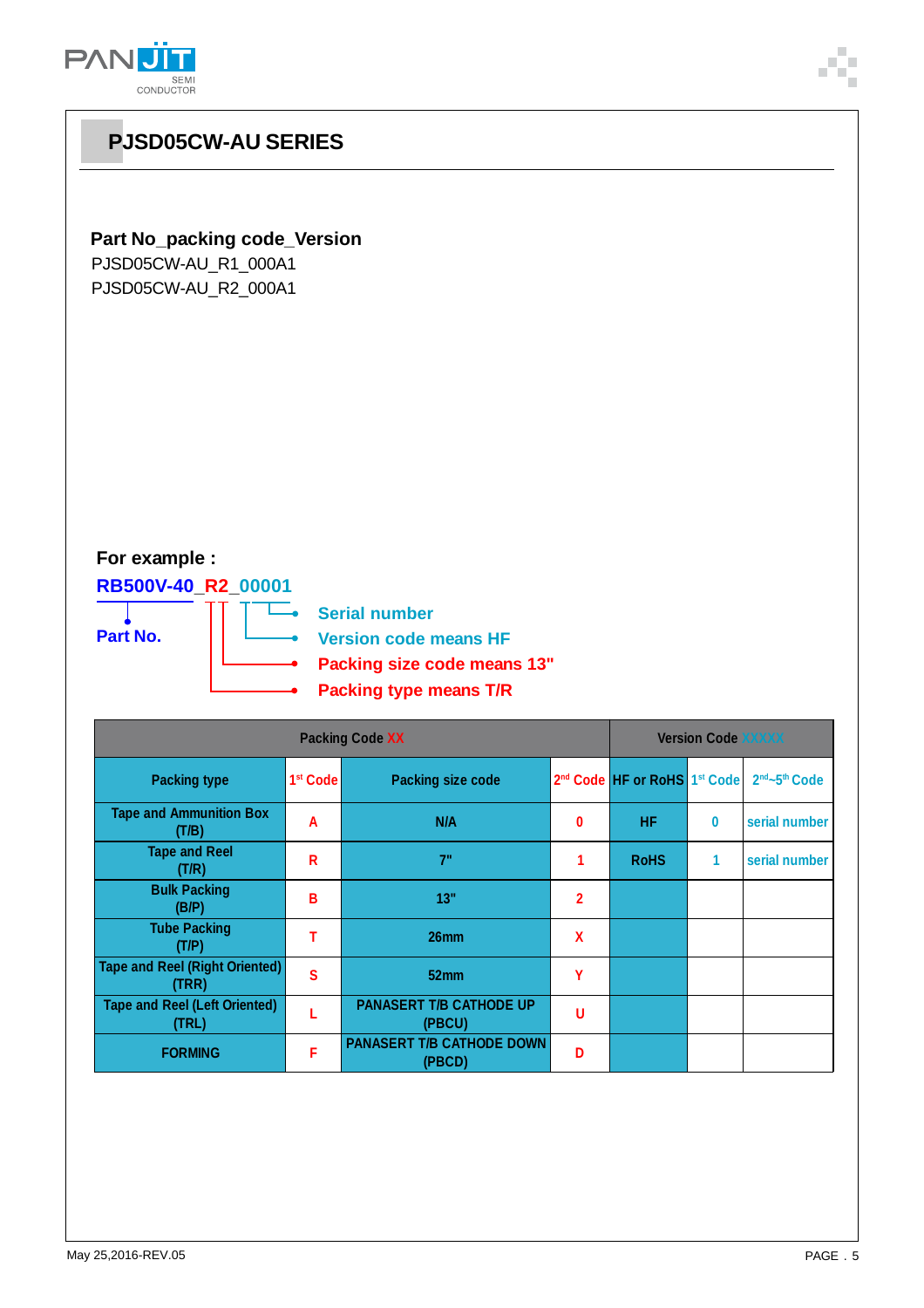

## **Disclaimer**

- Reproducing and modifying information of the document is prohibited without permission from Panjit International Inc..
- Panjit International Inc. reserves the rights to make changes of the content herein the document anytime without notification. Please refer to our website for the latest document.
- Panjit International Inc. disclaims any and all liability arising out of the application or use of any product including damages incidentally and consequentially occurred.
- Panjit International Inc. does not assume any and all implied warranties, including warranties of fitness for particular purpose, non-infringement and merchantability.
- Applications shown on the herein document are examples of standard use and operation. Customers are responsible in comprehending the suitable use in particular applications. Panjit International Inc. makes no representation or warranty that such applications will be suitable for the specified use without further testing or modification.
- The products shown herein are not designed and authorized for equipments relating to human life and for any applications concerning life-saving or life-sustaining, such as medical instruments, aerospace machinery et cetera. Customers using or selling these products for use in such applications do so at their own risk and agree to fully indemnify Panjit International Inc. for any damages resulting from such improper use or sale.
- Since Panjit uses lot number as the tracking base, please provide the lot number for tracking when complaining.